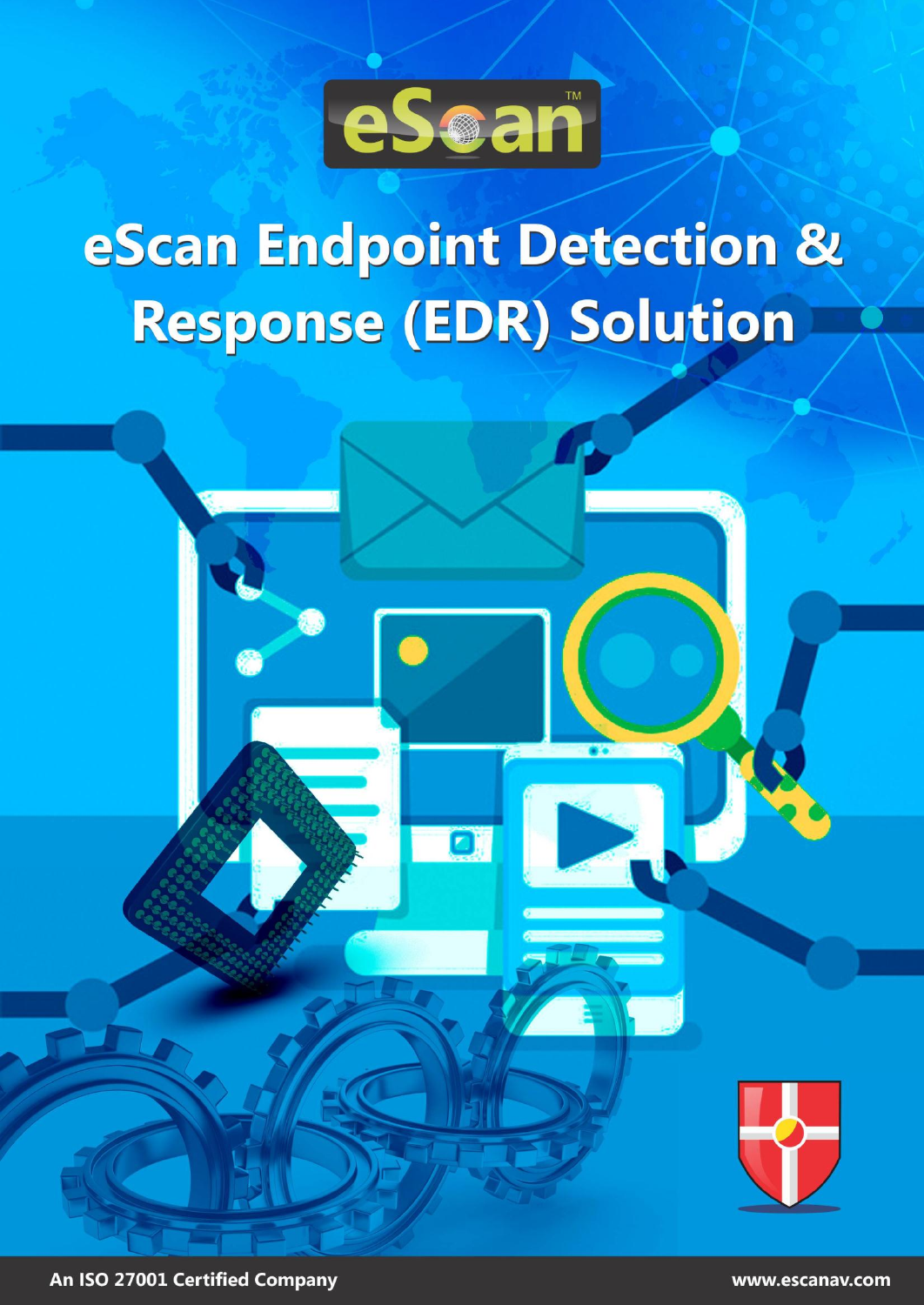



## **Table of Contents**

 $\mathbf 1$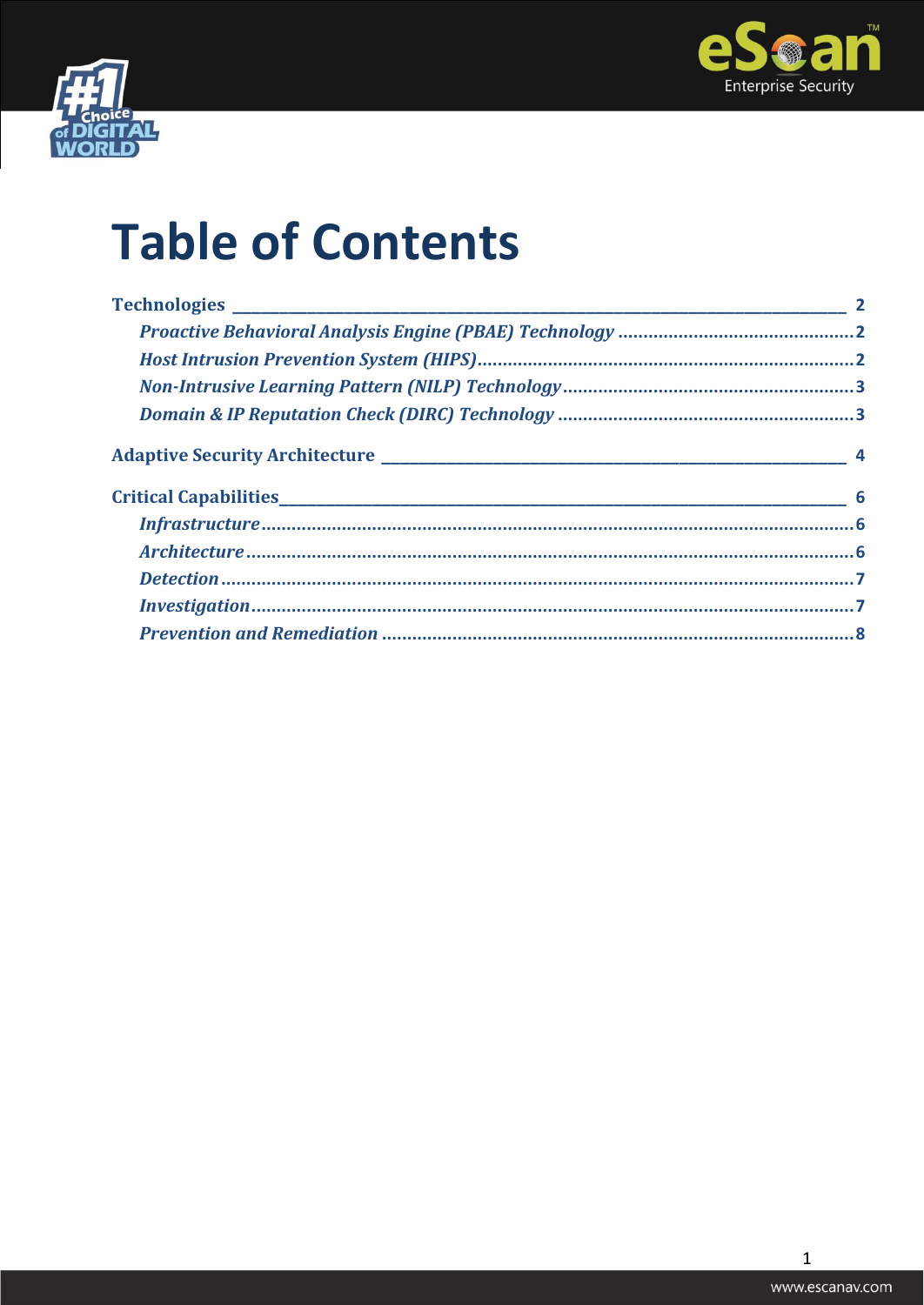



eScan's Endpoint Detection and Response (EDR) Solution offers detection mechanisms with combinations of behavioral indicators that are able to detect and block attackers' tools, techniques and procedures. It is capable of alleviating fileless malicious activities that use memory exploits and take advantage of Windows utilities such as MSTSC, CMD, and **PowerShell** 

### <span id="page-2-0"></span>**Technologies**

### <span id="page-2-1"></span>*Proactive Behavioral Analysis Engine (PBAE) Technology*

eScan's R&D team has developed an algorithm based on the behavior of Ransomware program that protects the IT assets of an organization. The Proactive Behavioral Analysis Engine (PBAE) is a breakthrough technology that mollifies ransomware attacks on all systems protected with eScan Security Suite.

PBAE monitors the activity of all processes on endpoints and when it encounters any behavior that matches to ransomware, a red flag is raised and the process is blocked. PBAE will invalidate the network session, if an infected system tries to access or modify the files of the network share of a protected system.

PBAE is successfully blocking ransomware attacks such as Locky, Zepto, Crysis, and many more. Moreover, by analyzing the events from our Cloud (ESN) we are successfully detecting and mitigating thousands of Ransomware attacks since the rollout of PBAE.

### <span id="page-2-2"></span>*Host Intrusion Prevention System (HIPS)*

eScan's Host Intrusion Prevention System (HIPS) technology comes with an array of Intrusion Detection and Intrusion Prevention capabilities. This technology helps in detecting when a rootkit, keylogger, spyware, or Trojan is installed on the system. HIPS technology not only warns the user about any intrusion, but, also blocks it.

HIPS monitors and verifies the behavior, state, and the stored data on a computer. It maintains a database of system objects, which contains information about the attributes of each object. Here are the benefits of the HIPS technology:

- It helps you block behavior-based attacks by malware or attackers on a real-time basis.
- It helps eliminate zero-day attacks.
- It provides protection against buffer-overflows.
- It provides protection from attacks that bypass the security provided by firewall and content security programs.
- It protects OS files and registry keys from modification by malware.
- It prevents unauthorized code from executing on the computer.

When eScan detects a potential threat, HIPS alerts the user, blocks the suspicious activities based on user's input, and stores the report of the activity in a log file.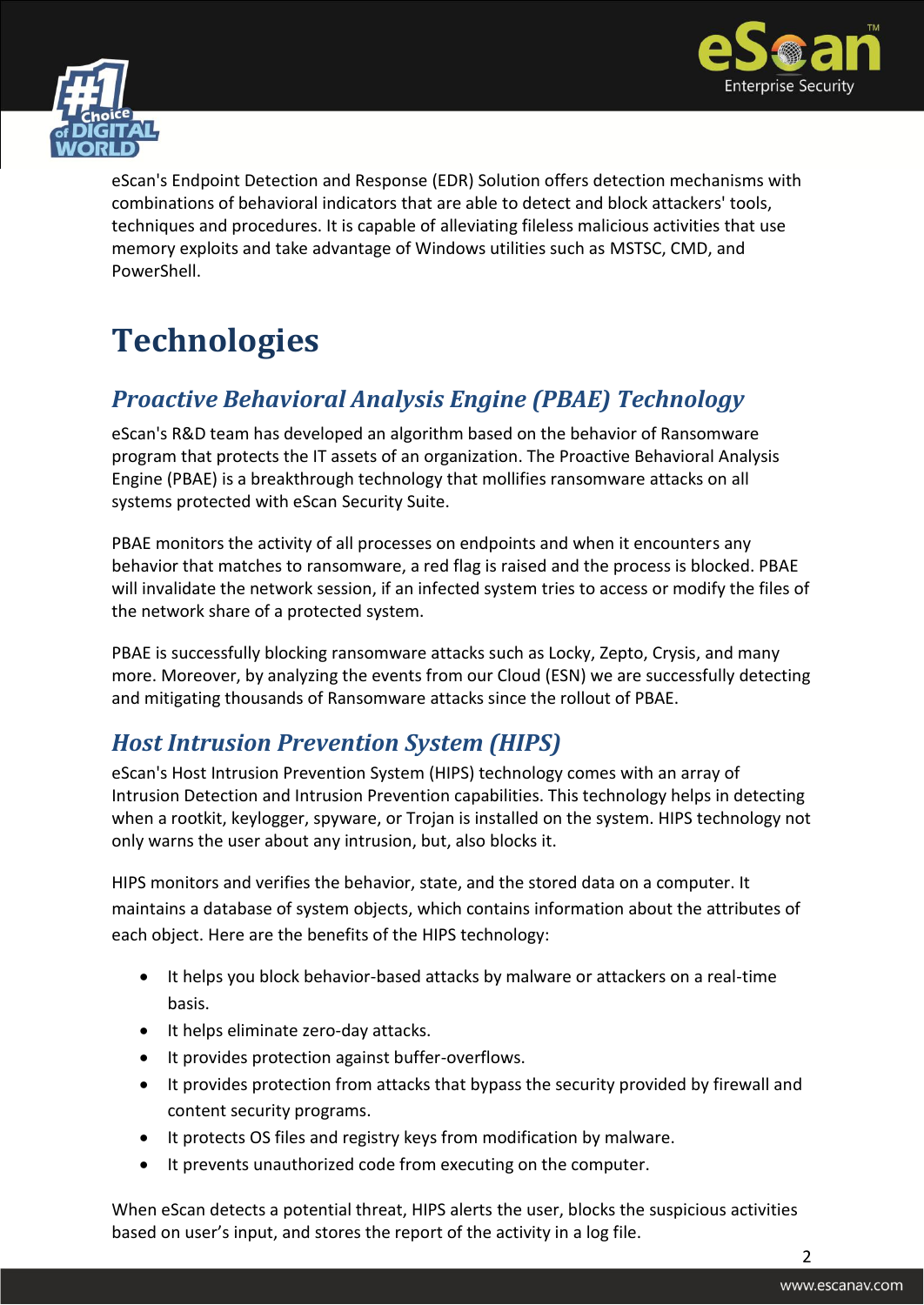



### <span id="page-3-0"></span>*Non-Intrusive Learning Pattern (NILP) Technology*

eScan's Non-Intrusive Learning Pattern (NILP) technology uses Bayesian Filtering and works on the principles of Artificial Intelligence (AI). It has self-learning capabilities and uses an adaptive mechanism to categorize emails-based on the behavioral pattern of the user.

NILP updates itself by using regular research feeds from MicroWorld servers. Whenever a new email arrives, NILP analyzes it based on the collected information and then classifies it as ham or spam.

NILP also maintains a database containing the DNA imprints of millions of spam emails, which it updates continuously. It uses the existing DNA imprints in the database to reverse its learning and determine whether the email is ham or spam. In this way, the NILP technology protects the user's inbox from spam and phishing emails.

### <span id="page-3-1"></span>*Domain & IP Reputation Check (DIRC) Technology*

eScan's Domain & IP Reputation Check (DIRC) technology verifies the credibility of web domains by tracking suspicious activities on the web pages. ISPs usually follow authentication standards like Sender Policy Framework (SPF), Sender ID, Domain Keys, and Domain Keys Identified Mail (DKIM).

DIRC verifies the integrity of the IP addresses using following criteria:

- By comparing them with a list of known email senders (Real-time Blacklist Servers [RBL servers] and Auto-Spam Whitelist).
- By using Dynamic service that assesses the reputation of email senders on real-time basis.

3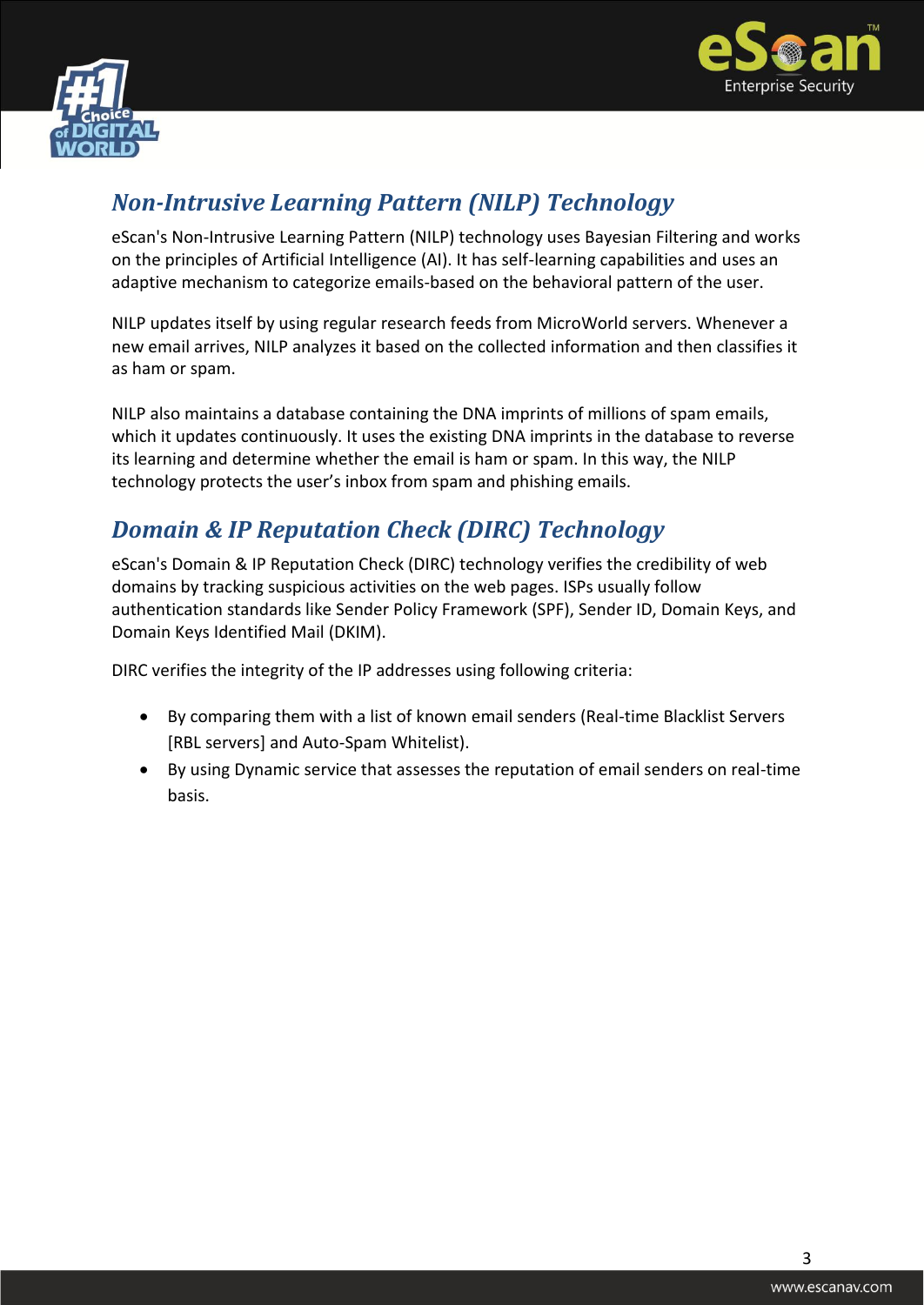



### <span id="page-4-0"></span>**Adaptive Security Architecture**

eScan EDR solution provides scalable data management, analytics capability and data mining (displaying summary of Top 10 threats detected) which gives you detailed understanding of the prevailing threat landscape in your organization. eScan EDR is a feature of eScan Endpoint Protection Platform (EPP) solutions to enhance monitoring and Critical Incidence Response.

eScan EDR solution identifies, responds to threats & provides defense in real-time. eScan integrates the events with SIEM and feeds them to Security Operation Center (SOC) to provide advance workflow capabilities and scalable data management.



#### **Figure 1: Adaptive Security Architecture**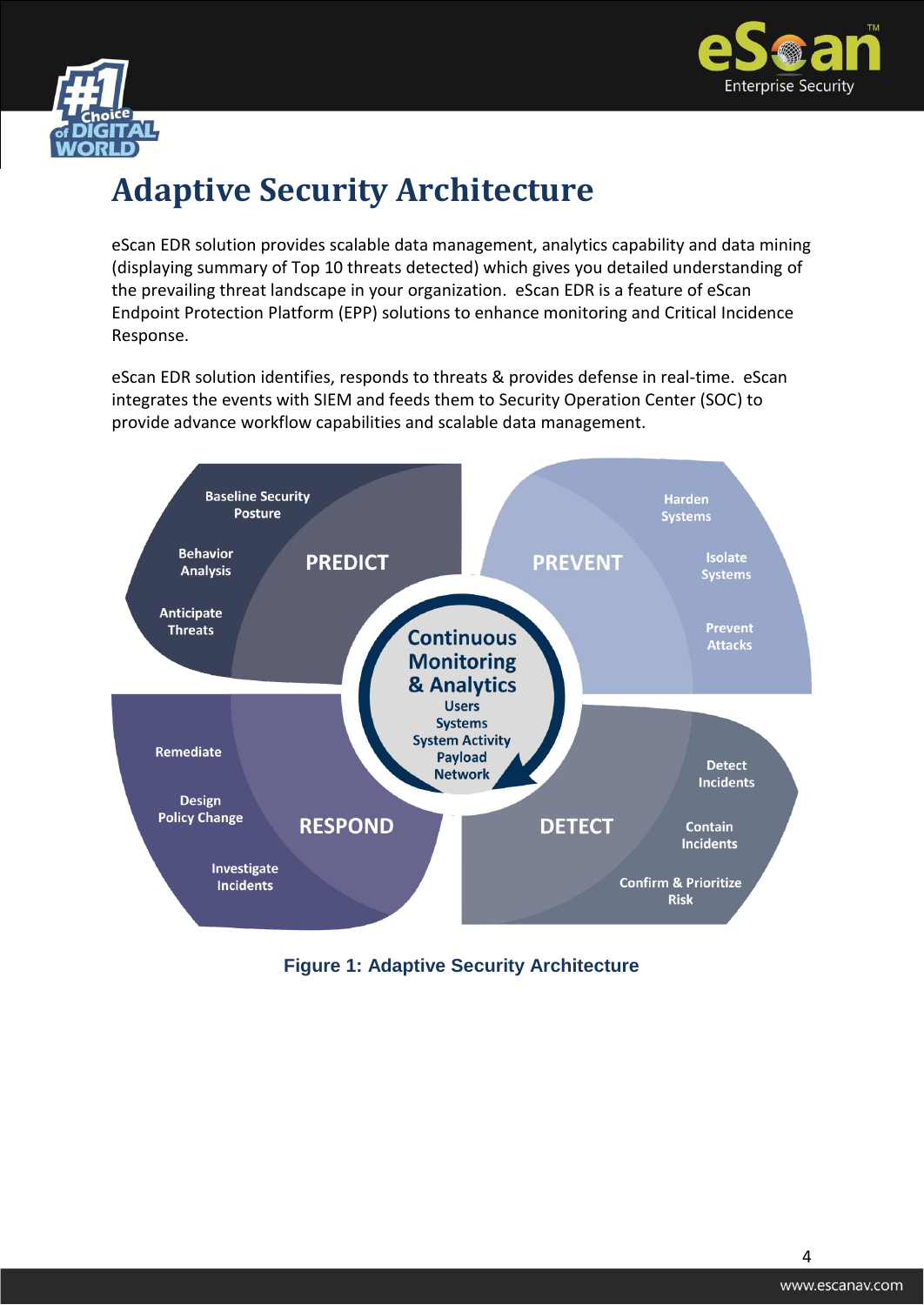



eScan's EDR solution provides the following primary features:

- **Detect security incidents**: Normally, security incidents are self-detected via monitoring of endpoint and application behavior violations, or by validating internally or externally discovered Indicator of Compromises (IOCs). eScan EDR solution will prioritize the detected security incidents, for the security analyst, based on confidence, severity, and risk, in order to prioritize the response activities. Incidents will be shown in SIEM module of either a third-party or eScan Suite.
- **Contain the incident at the endpoint**: eScan ensures that the network traffic or process execution can be remotely controlled, while quarantining the system from rest of the Enterprise network.
- **Investigate security incidents**: The investigate feature consists of historical timeline of all primary endpoint events across all monitored endpoints to determine both the technical changes and business effects.

Technical changes: File, Registry, Network, Driver, and Execution Activities. Business effects: Possible loss of customer data, Transaction fraud, and so on.

 **Remediate endpoints to a pre-infection state**: eScan suite will remove malicious files, rollback and repair other changes. eScan EDR solution creates remediation instructions for other groups to implement with its own toolsets.

Along with all the primary capabilities, eScan EDR also provides the following new innovative and emerging capabilities:

- eScan provides File & Folder access, Network execution, and USB block execution features that blocks execution of threats instead of reporting them.
- eScan provides advanced threat hunting dashboard and automation for enhanced SOCs.
- eScan not only supports Windows-based endpoints but also supports Mac, Linux, iOS and Android OS, which includes advanced event collection capabilities.
- eScan's R&D team has come up with of advanced technologies based on artificial intelligence and machine learning for detection of files.
- eScan provides continuous update for improvement of solutions for both onpremises and cloud.
- eScan's Support and Level 3 Engineers provide Root Cause Analysis (RCA) with recommended action plans and proactive configuration and assessments of security to reduce the attack surface and therefore the infection rate.
- eScan provides risk-based prioritization (Top 10 Summary of threats) on dashboard so that SOC heads can focus on them and remediate them.
- eScan Support team provide scalability and advanced performance to reduce the impact on network and endpoints, and to scale the back-end database.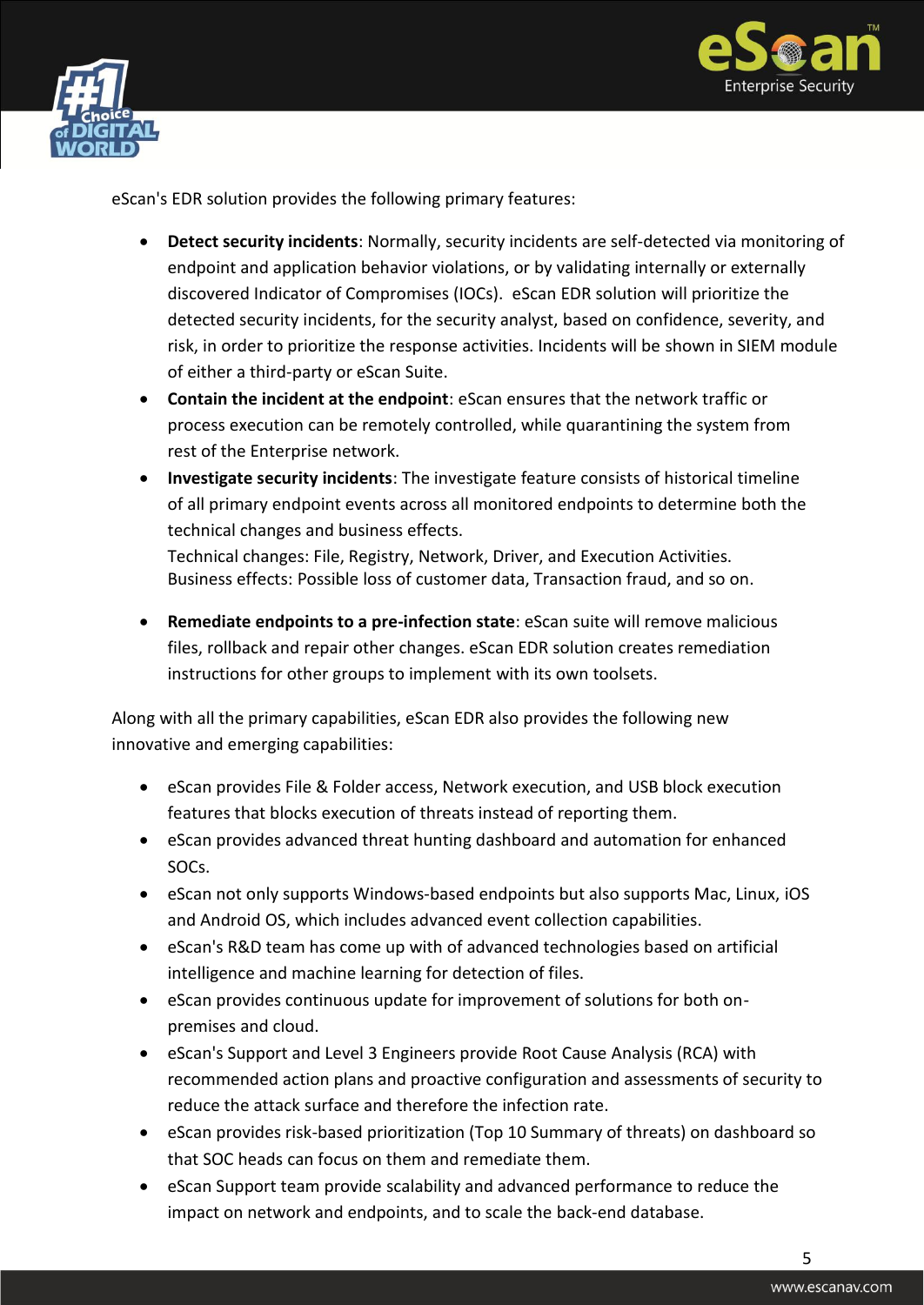



### <span id="page-6-0"></span>**Critical Capabilities**

### <span id="page-6-1"></span>*Infrastructure*

eScan solution consists of endpoint agent data collector with a centralized data repository and a management server (either cloud-based or on-premises). As mentioned earlier, eScan EDR solution supports various platforms such as Windows, Linux, Mac, and Android. The detection capabilities of threats vary based on the platform used. The number of endpoints supported by a single management server ranges from 10,000 to 40,000.

### <span id="page-6-2"></span>*Architecture*

eScan EDR solution mainly focuses on monitoring and visibility of a wide range of endpoint behaviors and state changes. This is significant where data is stored (distributed or centrally) and when stored centrally, whether it is stored on-premises or on cloud.

On the endpoint themselves, distributed storage of endpoint logs makes it easier to scale. However, in a global organization, a large number of endpoints will create a load that will slow down or not respond to the queries at given time. Centralizing endpoint log data storage is more responsive and allows for more intensive and continuous data mining, but also requires a large data repository to be created.

eScan's cloud instance data storage addresses deployment and scalability problems and also allows EDR to provide cross-company event correlation. eScan's cloud-based storage of EDR data, however, introduces data privacy and potential regulatory issues as data is moved offpremises.

6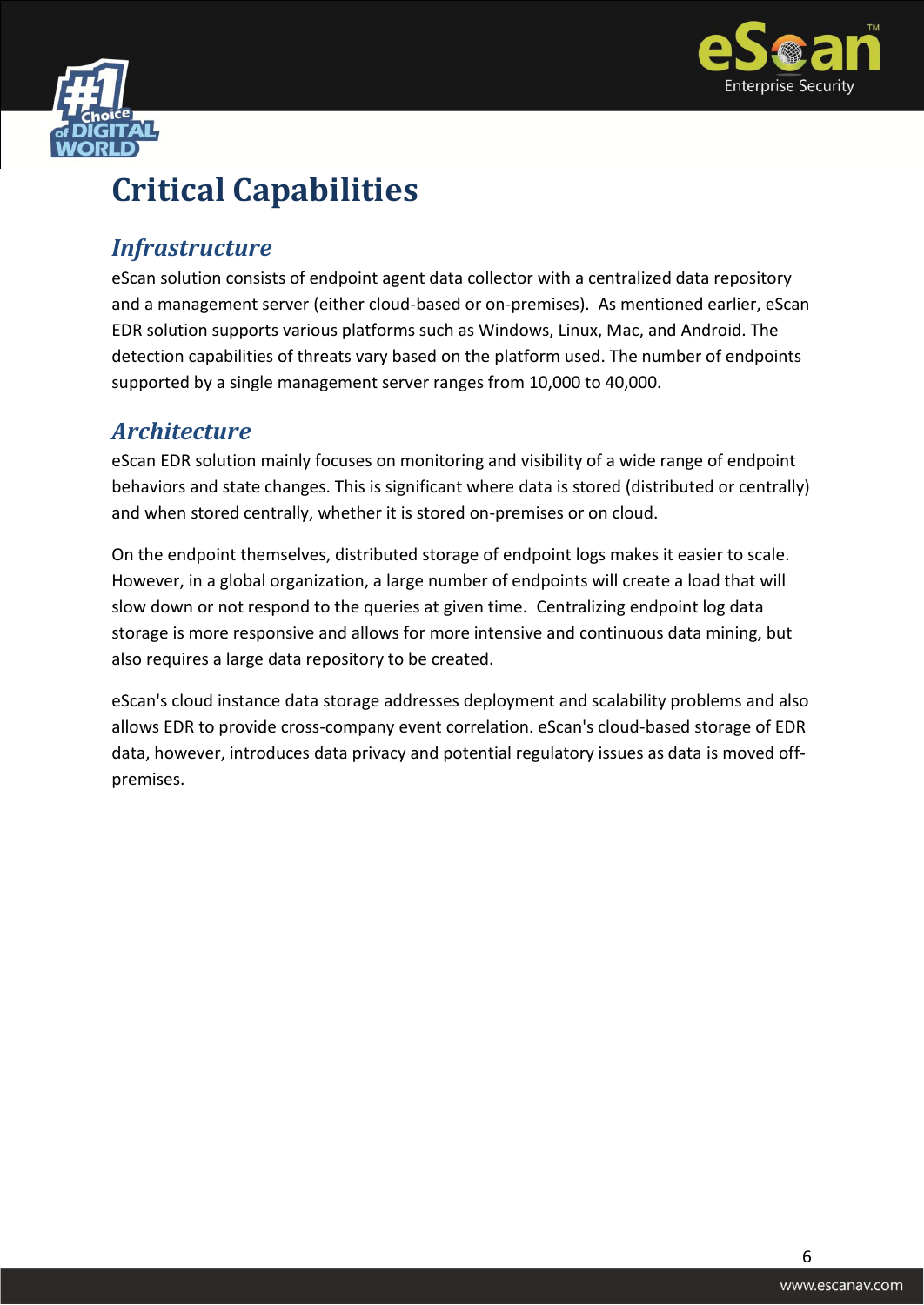



### <span id="page-7-0"></span>*Detection*

The most critical feature of eScan EDR solution is the ability to detect advanced hidden threats, without the use of externally fed IOCs. eScan uses funnel detection method that switches from low-cost, but highly deterministic technique, to less deterministic techniques to detect unknown attacks. eScan EDR provides layered security with artificial intelligence, machine learning, and sandbox. It also inspects the portable executable files which includes Java, PowerShell, Office documents, and Perl. This is achieved in various ways that are as follows:

- **Signatures**: eScan scans the files based on signature database which includes both good and bad files. This is low-overhead detection method.
- **Algorithms**: eScan uses machine learning detection methods that are accurate at detecting variants of known bad files.
- **Emulated**: eScan EDR solution searches for partial matches to know the bad code snippets to inspect the file code in real-time.
- **Sandbox:** eScan sandbox technique detects the files using behavior detection methods that are executed in virtual environment.

### <span id="page-7-1"></span>*Investigation*

eScan EDR solution helps security analyst to investigate suspicious events through the available forensic information (log & event files), which helps to determine both technical and business-level of impacts. eScan records all the changes, both malicious and nonmalicious, that allows the security team to easily search and pivot.

Following features are provided by the eScan EDR solution:

- Prioritize the risk according to the severity of the incident depending upon change in the configuration of the assets. It not only alerts the users when there is change in the configuration but also when changes are observed in physical security such as low disk space, and more.
- eScan EDR generates DEBUG folder which includes the detailed information about the particular system which helps to fetch the information about the suspect files or memory and disk dumps.
- As mentioned earlier, eScan provides real-time forensic information of endpoints state and artifacts.
- eScan EDR solution provides sandbox integration along with cloud and on-premises support.

eScan provides alert management that allows easy assignment, transition, annotation, and resolution of incident.